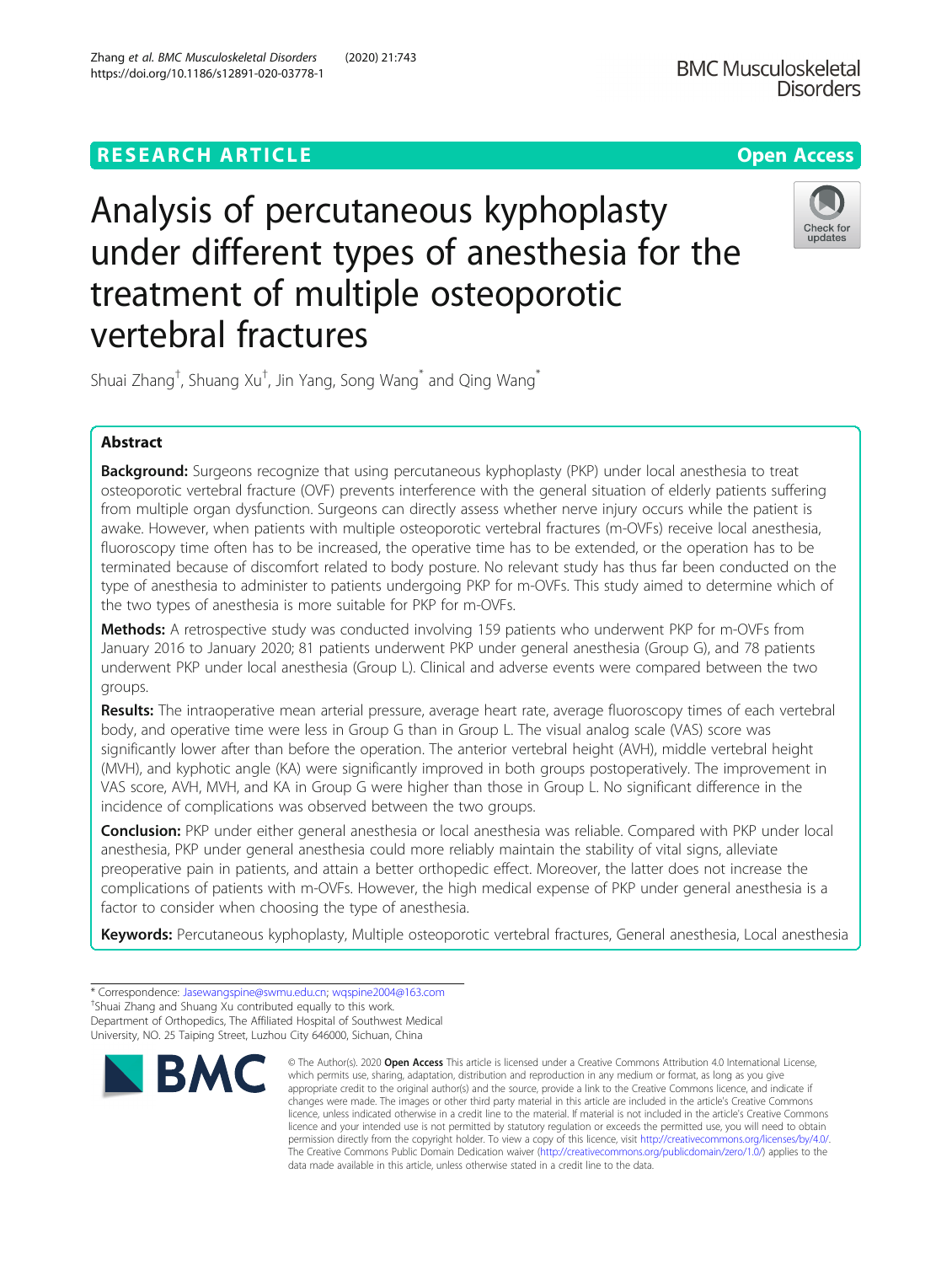# Background

The World Health Organization considers osteoporosis to be second only to cardiovascular diseases as a critical health problem [\[1\]](#page-6-0). Minor injuries in daily activities can cause fragility fractures, which are attributable to decreased bone mass and strength, as well as increased bone fragility. The most common fracture is osteoporotic vertebral fracture (OVF) [[2](#page-6-0)–[4](#page-6-0)]. OVF often causes severe pain, spinal deformity, skeletal muscle function deficit, and dysmobility syndrome, among others. These problems arise particularly when multiple vertebral body fractures (m-OVFs) occur simultaneously, often rendering ambulatory patients at increased risk of poor physical performance, higher frequency of falls, and further fracture risk [[5,](#page-6-0) [6](#page-6-0)]. To increase the ability of the patient to perform daily activities and relieve pain, braces can typically be used to protect, strengthen core muscle strength exercises, and orally take nonsteroidal anti-inflammatory analgesics or opioid analgesics [[7](#page-6-0), [8](#page-6-0)]. To delay the progress of osteoporosis and improve bone metabolism, several studies have reported that subcutaneous injection of denosumab or teriparatide and standardized oral bisphosphonates can achieve satisfactory clinical effects [[9,](#page-6-0) [10\]](#page-6-0). Percutaneous kyphoplasty (PKP) can effectively treat patients of OVF who cannot tolerate pain or do not improve from conser-vative treatment [\[11](#page-6-0)–[13](#page-6-0)].

Surgeons recognize the advantage of PKP under local anesthesia for the treatment of OVF in preventing interference with the general situation of elderly patients with multiple organ dysfunction. Surgeons can directly assess whether the nerve injury occurs while the patient is awake. Moreover, patients who receive local anesthesia do not need postoperative resuscitation and can get out of bed early, which is conducive to postoperative rehabilitation  $[14–16]$  $[14–16]$  $[14–16]$ . However, when patients with m-OVFs receive local anesthesia, fluoroscopy time often has to be increased, the operative time has to be extended, or the operation has to be terminated because of body posture-related discomfort, excessive local anesthetic drugs, the toxic reaction of bone cement, and abrupt fluctuation of vital signs. The literature shows that the type of anesthesia does not affect the efficacy of PKP for a single-level OVF, and general anesthesia increases the incidence of complications and medical costs [[14,](#page-6-0) [17](#page-6-0), [18](#page-6-0)]. To the best of our knowledge, no studies have been reported on the choice of the type of anesthesia to administer to patients undergoing PKP for m-OVFs. This study aimed to determine whether PKP for m-OVFs is more suitable under general or local anesthesia.

# Methods

The study was authorized by the Ethics Committee of the Affiliated Hospital of Southwest Medical University.

## Patient population

All patients underwent PKP at the Department of Orthopedics of the Affiliated Hospital of Southwest Medical University from January 2016 to January 2020. All data were retrospectively reviewed based on medical records and billing statements. The inclusion criteria were as follows: (1) clinical manifestations of different degrees of waist and back pain, pain aggravated after turning over and getting up, no relief from conservative treatment over 2 weeks, and positive percussion pain of the corresponding spinous process; (2) no signs or symptoms of spinal cord or nerve root damage in the corresponding fracture segment before the operation; (3) presence of osteoporosis as determined by dual energy X-ray absorptiometry; (4) m-OVFs on magnetic resonance imaging (MRI) with low signal intensity on T1 weighted imaging, high signal intensity on T2-weighted imaging, and high signal intensity on short TI inversion recovery; and (5) simultaneous PKP procedures on 3 or 4 vertebral bodies. The exclusion criteria were as follows: (1) coagulopathy in the patient or administration of anticoagulant therapy to the patient; (2) patients assigned to class IV or V under the American Society of Anesthesiologists classification system; (3) serious spinal instability caused by pedicle fracture; (4) symptomatic neurologic injury; (5) non-OVF conditions, such as tumors or infectious diseases, as confirmed by pathological examination; (6) Localized infection at the operative site and/or systemic sepsis; (7) unilateral puncture unable to achieve bone cement isocentric distribution and needs to supplement the contralateral puncture.

In accordance with the inclusion and exclusion criteria, 159 patients were recruited in this study, with 81 patients assigned to Group G (the general anesthesia group) and 78 patients assigned to Group L (the local anesthesia group). The baseline data of the patients were collected, including but not limited to age, gender, occupation, and bone mineral density. The volume of bone cement injected into each vertebral body and fracture was also collected.

# Anesthesia and surgical procedures

Group G received general anesthesia via endotracheal intubation. General anesthesia was induced using etomidate 2 mg/kg, sufentanil 0.2 μg/kg, and cisatracurium 0.15 mg/kg during the operation. Moreover, 2–3% sevoflurane was inhaled continuously, and propofol 2 mg/ (kg·h) was continuously pumped into the vein. The patients were then sent to the postanesthesia care unit for observation after extubation. For group L, 1% lidocaine was used for local infiltration anesthesia. If the intraoperative systolic blood pressure was higher than 180 mmHg, nicardipine 0.03–0.3 mg/(kg·h) was continuously pumped to control blood pressure.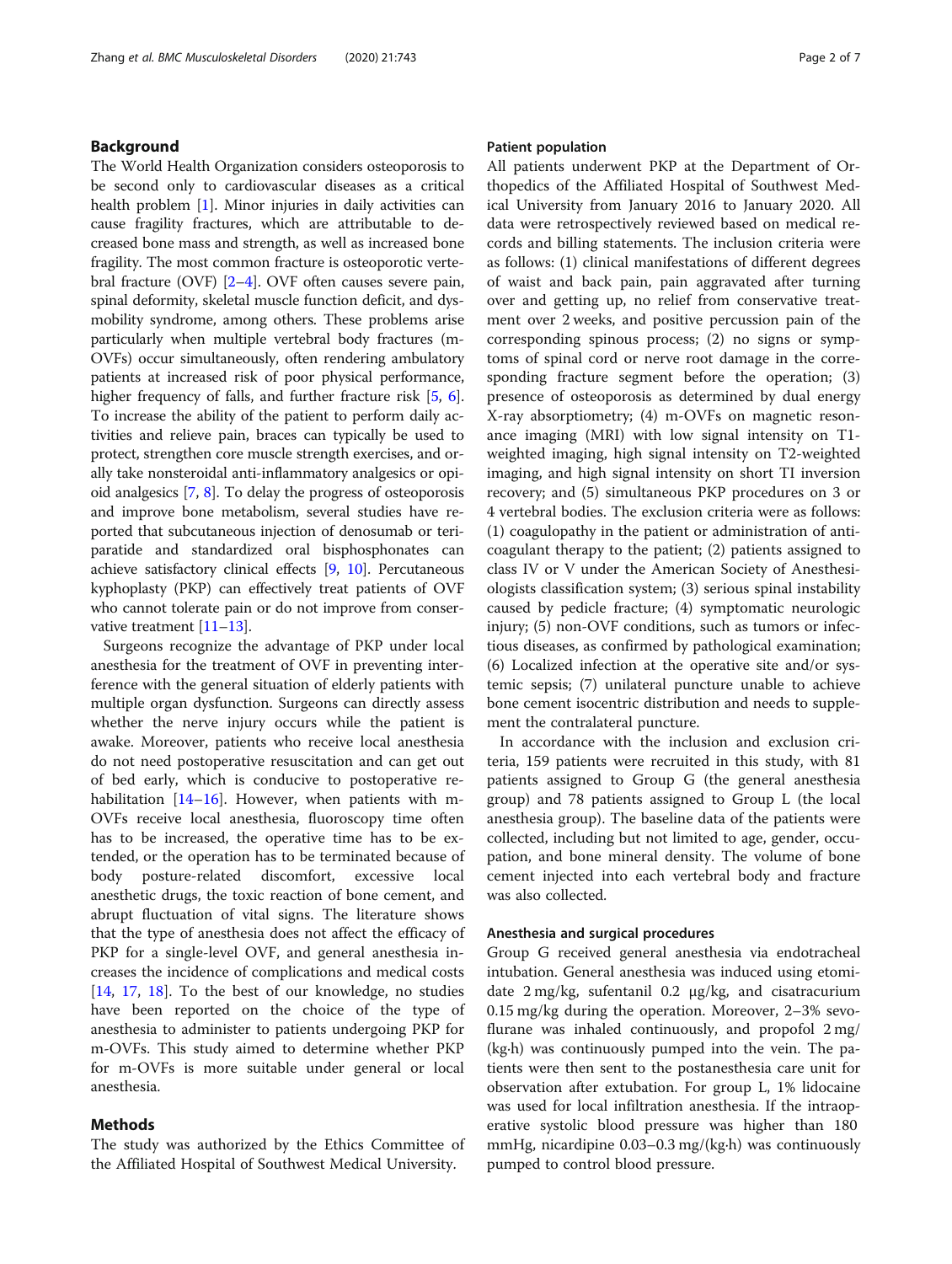With fluoroscopy visualization, transpedicular (in the lumbar vertebrae) or extrapedicular (in the thoracic vertebrae) puncture was performed unilaterally. After reaching the posterior margin of the vertebral body, the bone needle was replaced with a working cannula. A balloon with a radiopaque medium was inserted into the fractured vertebral body to restore the damaged vertebral body until adequate height restoration and kyphosis correction were obtained. The balloon was then deflated and withdrawn, and the resultant intravertebral cavity was filled with polymethylmethacrylate cement.

#### Outcome measures

All patients underwent thoracolumbar anteroposterior and lateral plain film radiography, whole-spine MRI, and bone mineral density (dual energy X-ray absorptiometry) preoperatively. All patients underwent PKP and pathological biopsy simultaneously. The thoracolumbar plain films were routinely reviewed 1 d after the operation. The effects of the different types of anesthesia on the intraoperative conditions of the patients were evaluated by comparing the mean arterial pressure, average heart rate, blood loss, average fluoroscopy times of each vertebral body, and operative time (from the first vertebral puncture to the end of wound dressing) between the groups.

VAS scores (range: 0–10, with 0 indicating no pain and 10 indicating unbearable, severe pain) were recorded before and after the operation. Following the method proposed by Lee and Kuklo [[19](#page-6-0), [20](#page-6-0)], the anterior vertebral height (AVH), middle vertebral height (MVH), and kyphotic angle (KA) were measured before and after the operation. To evaluate the effects of the different types of anesthesia on clinical efficacy, the following were compared between the two groups: improvement in visual analog scale (VAS) scores [(preoperative VAS score postoperative VAS score)/preoperative VAS score]\*100%, recovery rate of the AVH [(postoperative AVH – preoperative AVH)/preoperative AVH]\*100%, recovery rate of the MVH[(postoperative MVH – preoperative MVH)/preoperative MVH]\*100%, and the improvement rate of KA[(preoperative KA – postoperative KA)/preoperative KA] \* 100%. To evaluate the effects of the different types of anesthesia on postoperative recovery, the incidence of complications was also compared between the two groups. Total expenditure and the expenditure for anesthesia, device, drug, and nursing were determined. Similarly, the expenses after the operation were calculated. All costs were expressed in dollars.

## Statistical analysis

All data were statistically analyzed using SPSS 19.0 (Chicago, IL, USA). The classified variable was calculated using a chi-squared test and Fisher's exact test. Continuous variables, presented as mean standard deviation, were calculated using the Mann–Whitney test and paired or unpaired t-test with or without Welch's correction. All statistical data are presented in tabular form.  $P < 0.05$  indicates that the difference is statistically significant.

# Results

No difference in baseline information was found between the two groups ( $P > 0.05$ ). The volume of bone cement injected into each vertebral body was larger in Group G than in Group L ( $P < 0.05$ ). The intraoperative mean arterial pressure, average heart rate, average fluoroscopy times of each vertebral body, and operative time were significantly higher in Group L than Group G ( $P <$ 0.05); however, no significant difference in intraoperative blood loss was found between the two groups  $(P > 0.05)$ (Table [1\)](#page-3-0).

The pain and VAS scores in the two groups were significantly reduced postoperatively  $(P < 0.05)$ . However, the improvement in the VAS score was significantly more favorable in Group G than in Group L  $(P < 0.05)$ . The heights of the vertebral body in the two groups were significantly recovered postoperatively  $(P < 0.05)$ , but the recovery rate of the vertebral height in Group G was significantly preferable to that in Group L  $(P < 0.05)$ . The KA in the two groups was significantly recovered postoperatively  $(P < 0.05)$ , but the improvement rate of KA in Group G was significantly higher than that in Group L  $(P < 0.05)$  (Tables [2,](#page-3-0) [3\)](#page-4-0).

Bone cement leakage occurred in 26 cases and 18 cases, nerve injury in 4 cases and 2 cases, vertebral infection in 1 case, cognitive dysfunction in 7 cases and 2 cases, cardiopulmonary complications in 4 cases and 1 case, respectively. No significant difference in the incidence of complications was determined between the two groups ( $P > 0.05$ ) (Table [1](#page-3-0)). Leakage of the T10 vertebral bone cement into the spinal canal, compressing the spinal cord, was observed in 1 of 6 patients with a spinal cord injury in Group G. The patient suffered from numbness, pain, and fatigue on both lower limbs after the operation. The nerve function was not recovered after emergency bone cement removal. Grade C under the American Spinal Cord Injury Association was retained at discharge. The remaining 5 patients completely recovered after conservative treatment. Two patients suffered from postoperative vertebral infection, which was treated with bone cement removal, debridement, bone graft fusion, and internal fixation. However, 1 of 2 patients died of a secondary infection after the operation. The patients who suffered from postoperative cognitive dysfunction and cardiopulmonary complications recovered and were discharged after conservative treatment. The average medical expenditure incurred in Group G was  $7247.8 \pm 40.54$  US\$, and that in Group L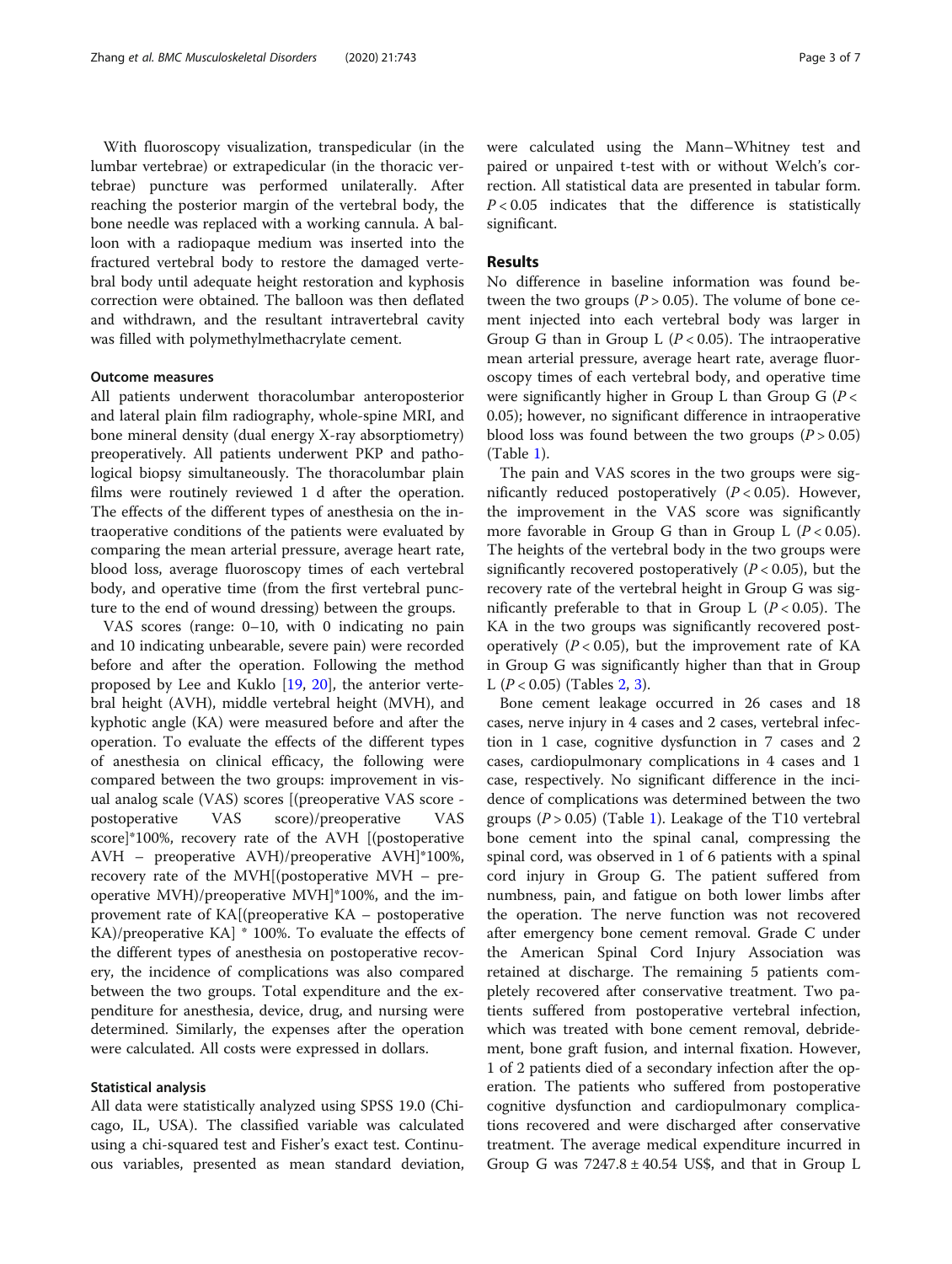# <span id="page-3-0"></span>Table 1 Comparison of patients' characteristics

Complications

| <b>Rable I</b> Companson or patients characteristics   |                  |                    |                   |         |  |  |
|--------------------------------------------------------|------------------|--------------------|-------------------|---------|--|--|
| <b>Characteristics</b>                                 | Group G $(n=81)$ | Group L $(n = 78)$ | <b>Test value</b> | P value |  |  |
| Age                                                    | $72.67 \pm 8.46$ | $73.10 \pm 7.22$   | $-0.349$          | 0.728   |  |  |
| Female                                                 | 52 (64.2)        | 51(65.4)           | 0.025             | 0.876   |  |  |
| Occupation                                             |                  |                    |                   |         |  |  |
| Worker                                                 | 18               | 16                 |                   |         |  |  |
| Farmer                                                 | 16               | 17                 |                   |         |  |  |
| Unemployed                                             | 8                | 7                  |                   |         |  |  |
| Technician                                             | 9                | 11                 |                   |         |  |  |
| Retiree                                                | 22               | 21                 |                   |         |  |  |
| Others                                                 | 8                | 6                  | 0.667             | 0.985   |  |  |
| <b>BMD</b>                                             | $-3.61 \pm 0.80$ | $-3.52 \pm 0.66$   | 0.768             | 0.444   |  |  |
| <b>Fracture level</b>                                  |                  |                    |                   |         |  |  |
| $T_7 \sim T_{10}$                                      | 94               | 102                |                   |         |  |  |
| $T_{11}$ ~ L <sub>2</sub>                              | 118              | 114                |                   |         |  |  |
| $L_3 \sim L_5$                                         | 72               | 65                 | 4.557             | 0.919   |  |  |
| Volume of bone Cement injected into each Vertebra (ml) | $6.32 \pm 0.95$  | $5.46 \pm 1.02$    | 10.328            | 0.000   |  |  |
| Mean arterial Pressure (mmHg)                          | $101.1 \pm 7.49$ | $134.2 \pm 12.95$  | $-19.809$         | 0.000   |  |  |

**The average of heart beats** 64.9 ± 4.03 64.9 ± 4.03 88.1 ± 8.77  $-21.495$  0.000 Amount of Bleeding (ml) 67.2 ± 22.37 69.6 ± 21.41 −0.067 0.504 **Fluoroscopy times of each vertebra** 18.7 ± 1.70  $24.4 \pm 1.81$   $-20.368$  0.000 Time of operation (min) 79.6 ± 14.37 94.5 ± 13.82 −6.663 0.000

Bone cement 26 (9.2) 18 (6.4) 1.487 0.223 Neurological impairment 0.613 0.434 (4.9) 2 (2.6) 0.613 0.434 Vertebral infection 0.994 **1** (0.4) 1 (0.4) 1 (0.4) 0.000 0.994 Cognitive dysfunction 7 (8.6) 2 (2.6) 2.732 0.098 Cardiopulmonary complications (and the complications 4 (4.9) 1.733 1.733 0.188

| Table 2 Comparison of VAS pain scores, AVH, MVH and KA of       |  |
|-----------------------------------------------------------------|--|
| the vertebral body before, postoperation in group G and group L |  |

|                 | <b>Pre-operation</b> | Post-operation | <b>Test value</b> | P value |
|-----------------|----------------------|----------------|-------------------|---------|
| VAS pain scores |                      |                |                   |         |
| Group G         | $7.21 \pm 1.08$      | $1.56 + 0.67$  | 40.008            | 0.000   |
| Group L         | $7.15 \pm 1.09$      | $2.41 + 0.84$  | 30.318            | 0.000   |
| AVH (mm)        |                      |                |                   |         |
| Group G         | $18.31 \pm 2.75$     | $72.69 + 2.98$ | $-18.175$         | 0.000   |
| Group L         | $17.83 \pm 3.22$     | $20.88 + 3.38$ | $-10.948$         | 0.000   |
| MVH (mm)        |                      |                |                   |         |
| Group G         | $17.85 + 2.17$       | $22.91 + 2.78$ | $-24.189$         | 0.000   |
| Group L         | $17.69 + 2.50$       | $20.83 + 5.58$ | $-10.371$         | 0.000   |
| KA $(^\circ)$   |                      |                |                   |         |
| Group G         | $19.78 + 2.67$       | $14.29 + 2.89$ | 23.523            | 0.000   |
| Group L         | $19.25 + 3.27$       | $15.56 + 3.42$ | 9.249             | 0.000   |

was 6752.6 ± 37.21 US\$. Hospitalization cost was significantly higher in Group G than Group L  $(P < 0.05)$ .

# Discussion

To minimize the effect on the general situation of elderly patients, PKP under local anesthesia is an effective method for treating OVFs [\[14](#page-6-0)–[18\]](#page-6-0). Liu et al. reported that local anesthesia for single vertebra PKP surgery can effectively relieve pain. Local anesthesia can provide the same clinical efficacy and spinal deformity correction as that of general anesthesia. Moreover, PKP surgery under local anesthesia can effectively reduce anesthesia-related complications such as cardiopulmonary system, allowing patients to get out of bed early and reduce hospitalization time and medical expenses [[17\]](#page-6-0). Fang et al. indicated that the type of anesthesia administered does not affect the clinical efficacy of PKP [[18](#page-6-0)]. With the increasing aging of the population, patients with m-OVFs are often encountered in the clinical setting. Previous studies have only included the single-level OVF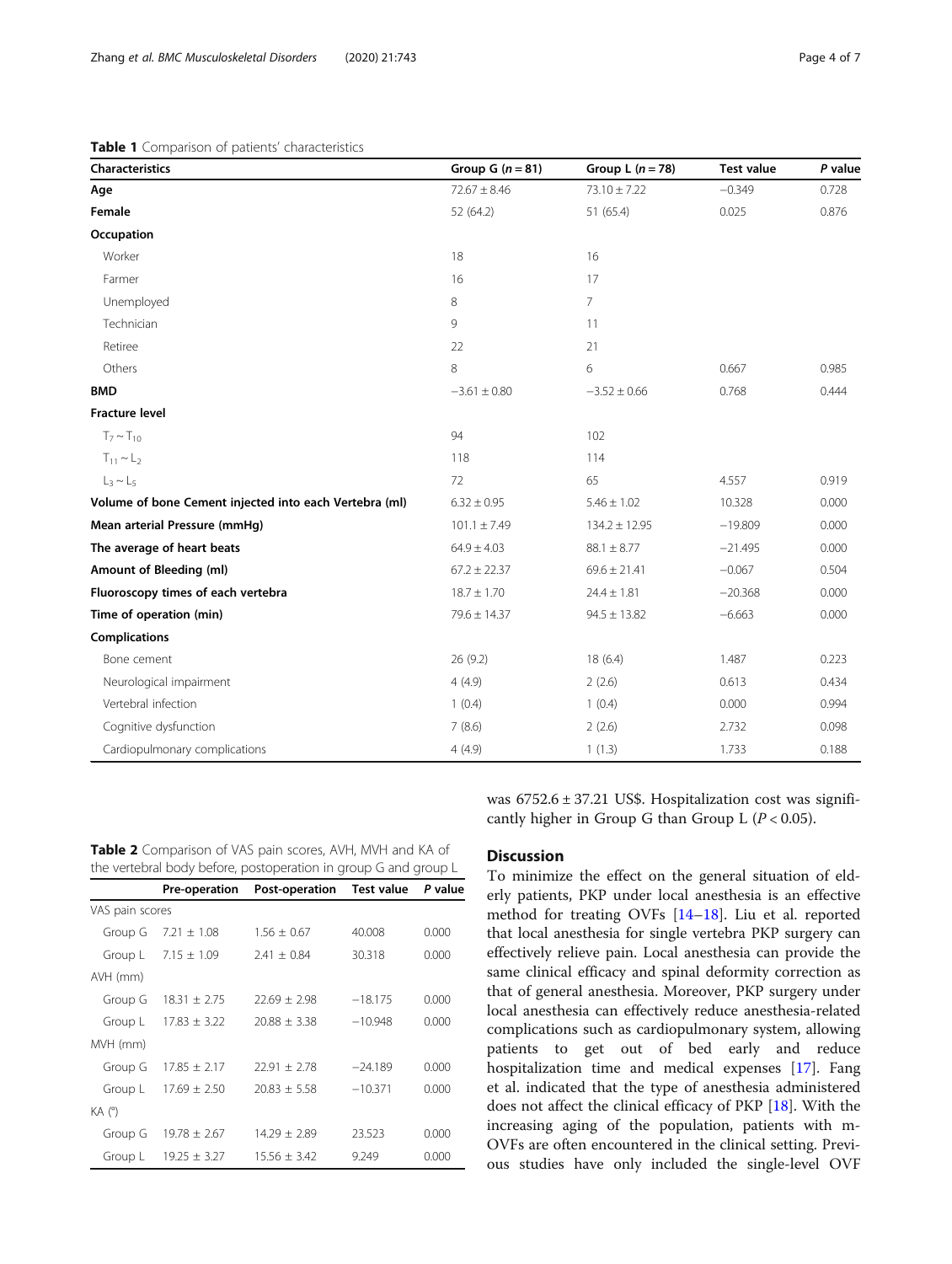|            | The improvement rate<br>of VAS pain scores | The improvement<br>rate of AVH | The improvement<br>rate of MVH | The improvement<br>rate of KA |
|------------|--------------------------------------------|--------------------------------|--------------------------------|-------------------------------|
| Group G    | $77.8 \pm 10.57$                           | $24.5 \pm 6.60$                | $28.5 \pm 6.34$                | $28.2 \pm 9.11$               |
| Group L    | $65.2 + 14.49$                             | $17.6 \pm 4.52$                | $18.1 + 4.27$                  | $20.2 + 7.54$                 |
| Test value | 6.282                                      | 14.356                         | 17.715                         | 9.013                         |
| $P$ value  | 0.000                                      | 0.000                          | 0.000                          | 0.000                         |

<span id="page-4-0"></span>Table 3 Comparison of the improvement rate of VAS pain scores, AVH, MVH, and KA of the vertebral body before, postoperation in group G and group L

patients in the study. The time required for a single OVF to undergo PKP surgery is short, and the requirements for the basic health of the patient are lower. The anesthesia method often only slightly affects the clinical efficacy of this type of patient. To the best of our knowledge, no research has thus far been reported on the choice of the type of anesthesia to administer to patients undergoing PKP for m-OVFs. In addition, the previous literature did not compare the intraoperative conditions under different anesthesia methods. The sharp fluctuations in the mean arterial pressure, heart rate, and other vital signs during the operation are often closely related to the occurrence of postoperative cognitive dysfunction and other complications. Moreover, the current study used the VAS score improvement rate, vertebral height improvement rate, and local kyphotic angle improvement rate to evaluate clinical efficacy for the first time, improving the accuracy of research results.

During surgery under general anesthesia, vital signs such as mean arterial pressure and heart rate can be maintained within a relatively stable range because of the continuous application of narcotic analgesics, narcotic sedatives, and muscle relaxants, combined with efficient respiratory ventilation management. Patients lose the perception of pain stimulation, and no significant fluctuation of blood pressure and heart rate due to insufficient local anesthesia occurs during the operation. Abrupt fluctuations of blood pressure and heart rate need to be avoided to reduce cardiovascular complications and acute cerebral infarction [[21](#page-6-0)–[23](#page-6-0)]. Relative to those under local anesthesia, the operative time and fluoroscopy exposure times are reduced under general anesthesia for multiple vertebral PKP mainly because the patient shows no frequent change in position due to body position-related discomfort nor stimulation of intraoperative pain. With a general muscle relaxant, the surgeon can more effectively and accurately operate on the patient. For multiple vertebral PKP under general or local anesthesia, postoperative pain can be significantly alleviated, and a satisfactory clinical effect can be achieved. However, this study found that the improvement rate of postoperative pain in the local anesthesia group was lower than that in the general anesthesia

group, and this difference could be attributed to the following: (1) Local anesthesia for multiple vertebral PKP is often inadequate, causing patients to experience severe pain during the operation, which significantly reduces the patient subjective satisfaction; (2) Patients with m-OVFs often have a rib fracture, humerus fracture, or intertrochanteric fracture simultaneously. Being in a prone position for an extended duration leads to perceptible body position-related discomfort, leading to patient dissatisfaction with preoperative pain management; (3) During PKP under local anesthesia, patients experience high local muscle tension. If the puncture cannot be achieved at one time, the puncture point and puncture angle will be difficult to adjust. Repeatedly adjusting the puncture angle increases the damage to surrounding soft tissue and nerve injury. (4) Often, patients under local anesthesia for PKP do not need time to recover from anesthesia after the operation, and patients can prematurely leave the bed, which shortens the time of wound repair. This study found that the vertebral height and kyphosis in the two groups significantly improved after the operation; however, the improvement rates in the vertebral height and local kyphosis Cobb angle were significantly higher in the general anesthesia group than in the local anesthesia group. The reasons could be as follows: (1) Under general anesthesia, the muscles around the spine become relaxed, and muscle relaxants can significantly reduce muscle tension, which facilitates the recovery of fracture vertebral height and correction of kyphosis; (2) Under general anesthesia, the operation is not affected by frequent changes in body position, unpredictable severe pain, and abrupt fluctuation of vital signs. Focus on precise positioning, targeted puncture, balloon dilatation, and bone cement injection is enhanced, which is conducive to the recovery of the vertebral height and kyphosis correction; (3) Under general anesthesia, patients do not suffer from unbearable pain due to a sudden increase in pressure in the vertebral body during balloon dilatation, which is conducive to injecting larger volumes of bone cement into each vertebral body and promoting the recovery of the vertebral height.

In this study, the incidence of bone cement leakage, nerve complications, vertebral infection, cognitive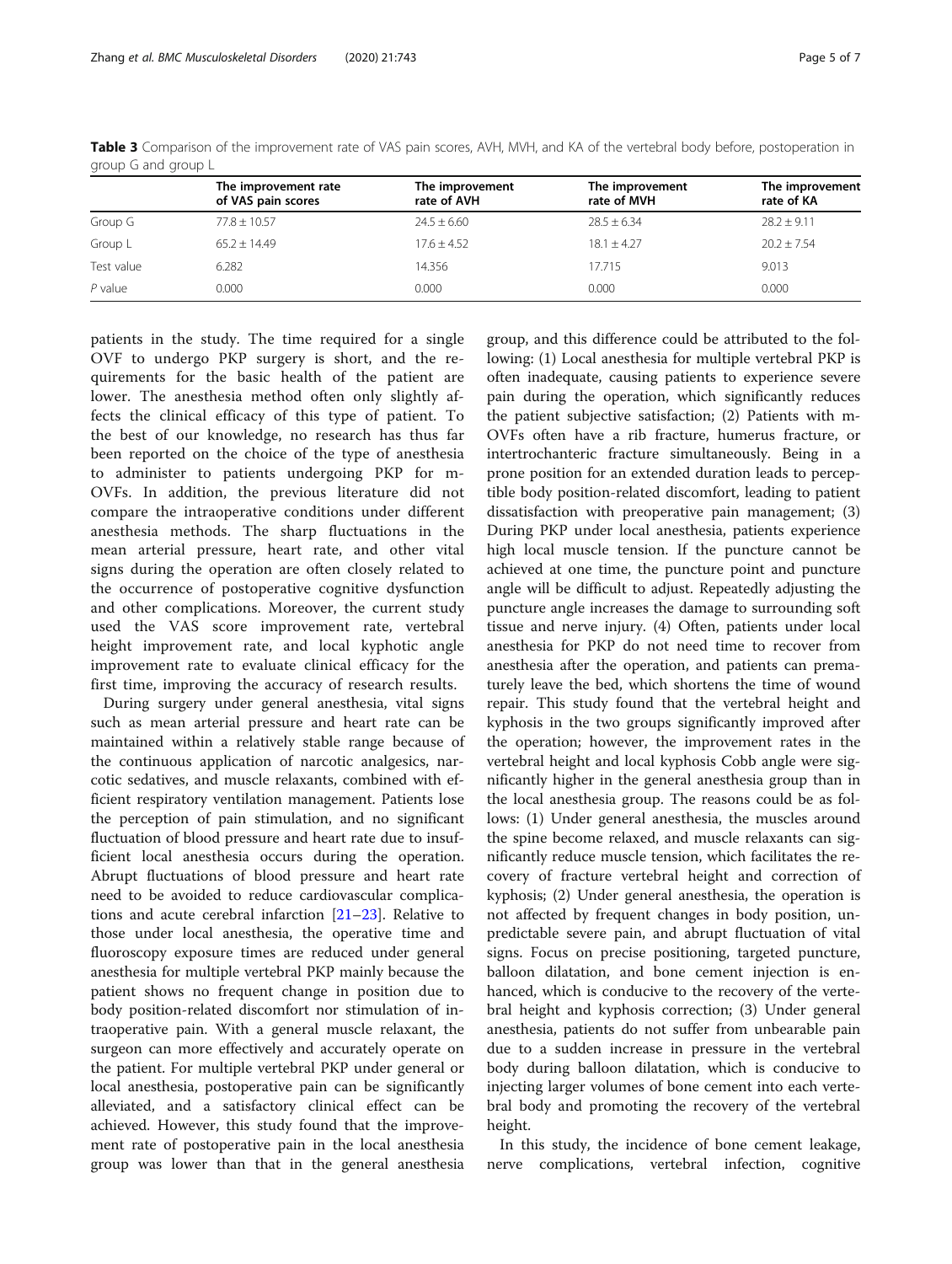dysfunction, and cardiopulmonary system complications is similar to those reported in the previous literature [[24](#page-6-0)–[26](#page-6-0)]. The incidence of bone cement leakage and nerve complications was higher in the general anesthesia group than in the local anesthesia group, but no significant difference between the two groups was indicated. In the previous literature, one of the advantages of PKP under local anesthesia is that it can interact with patients during the operation, which can effectively prevent neurological complications. However, the intraoperative interaction can only predict but not prevent the occurrence of spinal cord nerve injury. The surgeon should improve their surgical skills, optimize bone cement injection technology, and improve the accuracy of intraoperative C-arm fluoroscopy as the preferred choice to prevent bone cement leakage and spinal cord nerve injury. In this study, we used PKP under general anesthesia for m-OVFs. During the operation, the mean arterial pressure and heart rate were effectively maintained, and an effective lung ventilation control strategy was adopted. However, 7 patients still suffered from cognitive dysfunction even after the operation, which could be related to primary cardiovascular and cerebrovascular diseases in the elderly, organ dysfunction resulting in the slow metabolism of narcotic drugs, cerebral perfusion pressure, and intraoperative or postoperative hypoxemia. Although no significant difference was indicated between the two groups, cognitive dysfunction was still an important complication in elderly patients receiving surgery under general anesthesia. In addition, the incidence of postoperative cardiopulmonary complications in the general anesthesia group was lower than that in the local anesthesia group, which could be mainly caused by the short duration of general anesthesia and low dosage of narcotic drugs, allowing the patients to return to normal function early after the operation and recover their cardiopulmonary function. In this study, 2 patients suffered from postoperative vertebral infection. The postoperative pathological examination results confirmed that suppurative spondylitis was mistakenly diagnosed as OVF, and PKP was performed. If elderly patients have multiple vertebral body lesions simultaneously, traditional MRI cannot exclude spinal bone tumors and infectious lesions before PKP surgery. In recent years, diffusion tensor imaging and diffusion-weighted imaging, developed based on MRI, present unique advantages in distinguishing purulent spondylitis, spinal tumors, OVF, and so on [[27](#page-6-0)–[29](#page-6-0)]. All patients included in this study were injected with bone cement via unilateral puncture balloon dilatation during the operation. Precise puncture positioning was performed before the operation, and the pressure for balloon expansion pressure was gradually increased. Each patient only needed a set of operation-related equipment, which substantially reduced the medical

expenses of the patients. However, the medical costs incurred by the general anesthesia group was still \$500 more than that incurred by the local anesthesia group, on average. The difference in medical expenses was also one of the important indexes for the selection of the type of anesthesia.

This study has several limitations. First, inherent limitations for a retrospective study were not avoided; prospective studies should be improved to verify the conclusions in the future. Second, methods for evaluating clinical outcomes, such as cost–utility analysis, were not applied in this study. Lastly, this study failed to exclude the effect of the comorbidities of the included cases on the study results.

# Conclusion

When PKP for the treatment of m-OVFs is performed simultaneously, general anesthesia can more effectively maintain the stability of vital signs such as mean arterial pressure and heart rate, reduce the radiation exposure times of the patients and operators, and shorten the operative time. Regardless of the type of anesthesia, a satisfactory clinical effect can be achieved without an increase in the incidence of complications. The pain improvement rate, vertebral height recovery, and kyphosis correction effect are better in the general anesthesia group than in the local anesthesia group. For elderly patients about to receive PKP under general anesthesia for m-OVFs, effective measures should be observed to prevent cognitive dysfunction. Another factor to consider when choosing the type of anesthesia is medical expenses.

#### **Abbreviations**

PKP: Percutaneous kyphoplasty; m-OVFs: Multiple osteoporotic vertebral fractures; VAS: Visual analog scale; AVH: Anterior vertebral height; MVH: Middle vertebral height; KA: Kyphotic angle; OVF: Osteoporotic vertebral fractures; MRI: Magnetic resonance imaging; ASIA: American Spinal Cord Injury Association

#### Acknowledgements

The authors thank the other investigators, staff, and partcipants of the study for their valuable contributions.

#### Authors' contributions

ZS and WQ conceived the original study and developed the protocol together with WS, Statistical advice was provided by XS and YJ. ZS wrote the manuscript. All authors read and approved the final manuscript.

#### Funding

No funds were received in support of this work.

#### Availability of data and materials

Data will be available upon request to the first author ZS.

#### Ethics approval and consent to participate

The study protocol was approved by the Ethics Committee of the Affiliated Hospital of Southwest Medical University. All patients provided written informed consent prior to their inclusion in this study.